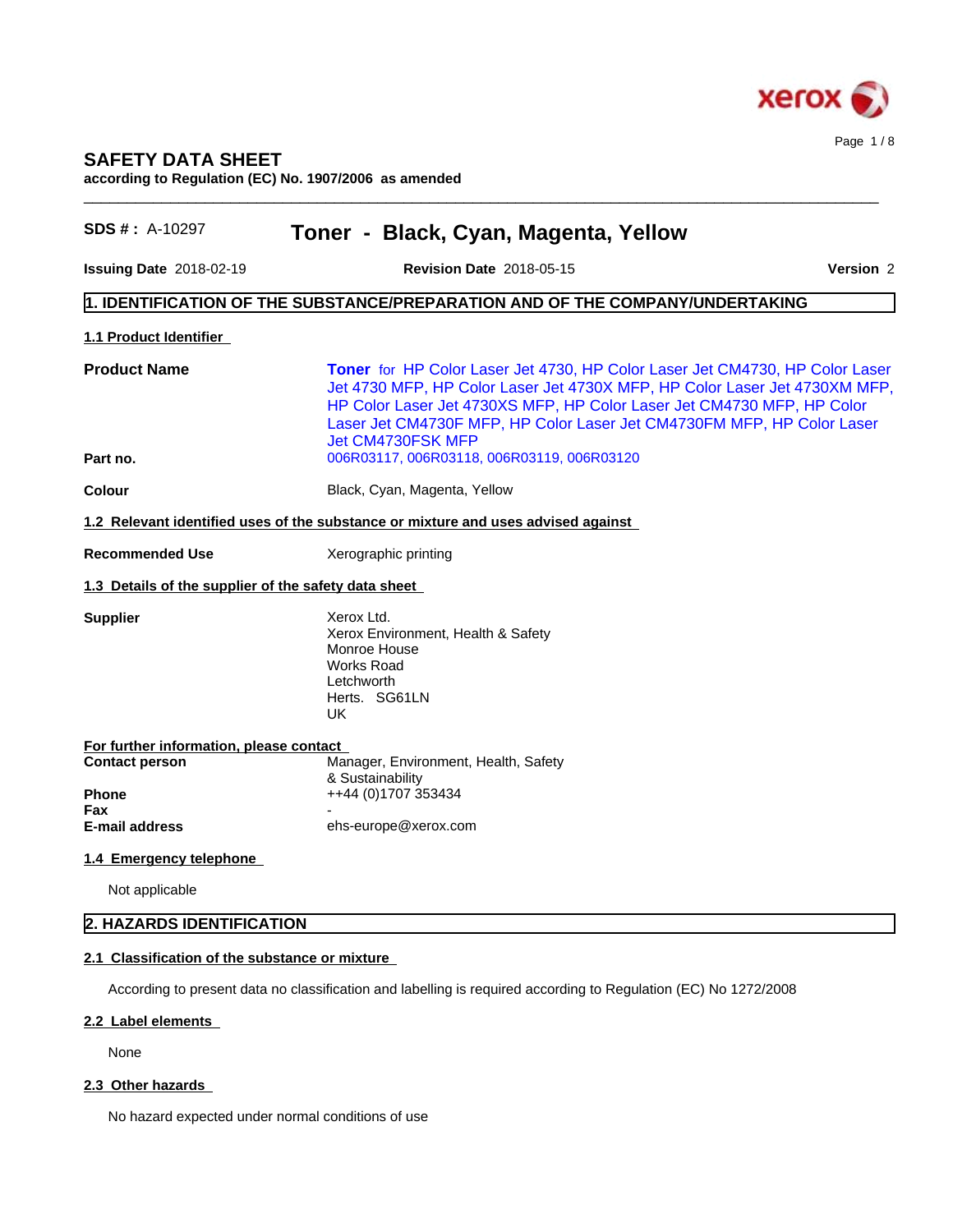

 $\_$  ,  $\_$  ,  $\_$  ,  $\_$  ,  $\_$  ,  $\_$  ,  $\_$  ,  $\_$  ,  $\_$  ,  $\_$  ,  $\_$  ,  $\_$  ,  $\_$  ,  $\_$  ,  $\_$  ,  $\_$  ,  $\_$  ,  $\_$  ,  $\_$  ,  $\_$  ,  $\_$  ,  $\_$  ,  $\_$  ,  $\_$  ,  $\_$  ,  $\_$  ,  $\_$  ,  $\_$  ,  $\_$  ,  $\_$  ,  $\_$  ,  $\_$  ,  $\_$  ,  $\_$  ,  $\_$  ,  $\_$  ,  $\_$  ,

**Issuing Date** 2018-02-19 **Revision Date** 2018-05-15 **Version** 2

 $\_$  ,  $\_$  ,  $\_$  ,  $\_$  ,  $\_$  ,  $\_$  ,  $\_$  ,  $\_$  ,  $\_$  ,  $\_$  ,  $\_$  ,  $\_$  ,  $\_$  ,  $\_$  ,  $\_$  ,  $\_$  ,  $\_$  ,  $\_$  ,  $\_$  ,  $\_$  ,  $\_$  ,  $\_$  ,  $\_$  ,  $\_$  ,  $\_$  ,  $\_$  ,  $\_$  ,  $\_$  ,  $\_$  ,  $\_$  ,  $\_$  ,  $\_$  ,  $\_$  ,  $\_$  ,  $\_$  ,  $\_$  ,  $\_$  ,

# **3. COMPOSITION/INFORMATION ON INGREDIENTS**

# **3.1 Mixtures**

| <b>Chemical Name</b>  | Weight %     | <b>CAS No.</b> | <b>EC-No</b> | <b>Classification (Reg.</b><br>1272/2008)                                  | Hazard<br><b>Statements</b>                          | <b>REACH Registration</b><br><b>Number</b> |
|-----------------------|--------------|----------------|--------------|----------------------------------------------------------------------------|------------------------------------------------------|--------------------------------------------|
| Polyester resin       | 80-95        | Proprietary    | Not listed   |                                                                            |                                                      |                                            |
| Cyan pigment          | $2 - 8$      | Proprietary    | Listed       | $- -$                                                                      | $\sim$ $\sim$                                        | 01-2119458771-32-0044                      |
| Carbon black          | $2 - 8$      | 1333-86-4      | 215-609-9    | $- -$                                                                      | --                                                   | 01-2119384822-32-0065                      |
| Magenta pigment       | $2 - 8$      | Proprietary    | Listed       | $- -$                                                                      | $- -$                                                |                                            |
| Yellow pigment        | $2 - 8$      | Proprietary    | Listed       | $- -$                                                                      | --                                                   |                                            |
| Polyolefin            | 1-4          | Proprietary    | Not listed   | $- -$                                                                      | $- -$                                                |                                            |
| Metal complex dye     | $0.25 - 1.5$ | 42405-40-3     | 403-360-0    | Flam, Sol. 1<br>Acute Tox 4<br>Aquatic Acute 1<br><b>Aquatic Chronic 1</b> | H <sub>228</sub><br>H <sub>302</sub><br>H400<br>H410 |                                            |
| <b>Treated Silica</b> | 1-4          | Proprietary    | Listed       | $- -$                                                                      | $- -$                                                |                                            |

# **Full text of H- statements: see section 16**

**Note**

Components marked as "Not Listed" are exempt from registration.

# **4. FIRST AID MEASURES**

# **4.1 Description of first aid measures**

| <b>General advice</b> | For external use only. When symptoms persist or in all cases of doubt seek medical advice.<br>Show this safety data sheet to the doctor in attendance. |
|-----------------------|--------------------------------------------------------------------------------------------------------------------------------------------------------|
| Eye contact           | Immediately flush with plenty of water. After initial flushing, remove any contact lenses and<br>continue flushing for at least 15 minutes             |
| <b>Skin contact</b>   | Wash skin with soap and water                                                                                                                          |
| <b>Inhalation</b>     | Move to fresh air                                                                                                                                      |
| Ingestion             | Rinse mouth with water and afterwards drink plenty of water or milk                                                                                    |

| <b>Acute toxicity</b>   |                                                       |  |
|-------------------------|-------------------------------------------------------|--|
| Eyes                    | No known effect                                       |  |
| <b>Skin</b>             | No known effect                                       |  |
| <b>Inhalation</b>       | No known effect                                       |  |
| Ingestion               | No known effect                                       |  |
| <b>Chronic effects</b>  |                                                       |  |
| <b>Chronic toxicity</b> | No known effects under normal use conditions          |  |
| <b>Main symptoms</b>    | Overexposure may cause:                               |  |
|                         | mild respiratory irritation similar to nuisance dust. |  |

# **4.3 Indication of immediate medical attention and special treatment needed**

| <b>Protection of first-aiders</b> | No special protective equipment required |
|-----------------------------------|------------------------------------------|
| Notes to physician                | Treat symptomatically                    |

# **5. FIREFIGHTING MEASURES**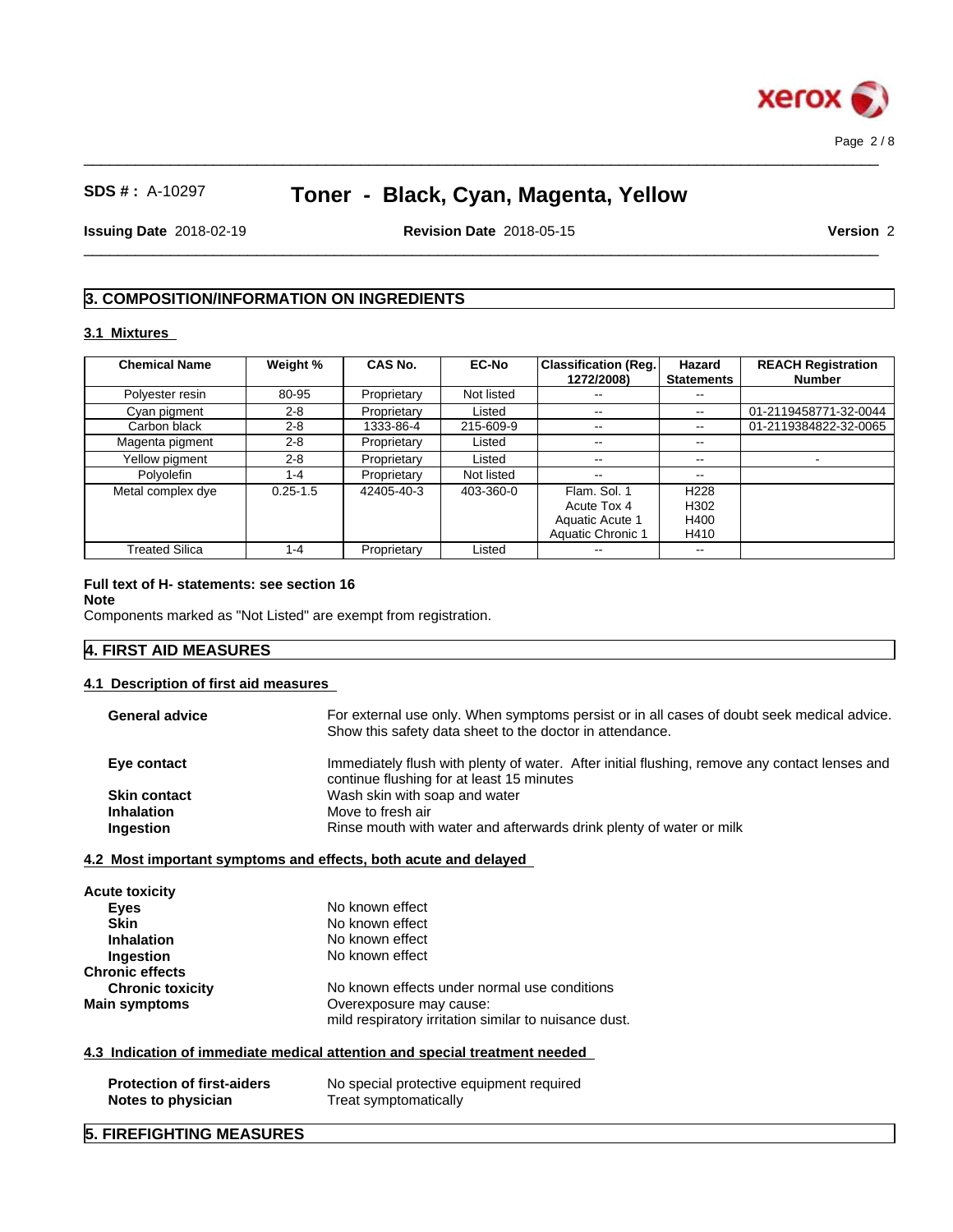

 $\_$  ,  $\_$  ,  $\_$  ,  $\_$  ,  $\_$  ,  $\_$  ,  $\_$  ,  $\_$  ,  $\_$  ,  $\_$  ,  $\_$  ,  $\_$  ,  $\_$  ,  $\_$  ,  $\_$  ,  $\_$  ,  $\_$  ,  $\_$  ,  $\_$  ,  $\_$  ,  $\_$  ,  $\_$  ,  $\_$  ,  $\_$  ,  $\_$  ,  $\_$  ,  $\_$  ,  $\_$  ,  $\_$  ,  $\_$  ,  $\_$  ,  $\_$  ,  $\_$  ,  $\_$  ,  $\_$  ,  $\_$  ,  $\_$  ,

 $\_$  ,  $\_$  ,  $\_$  ,  $\_$  ,  $\_$  ,  $\_$  ,  $\_$  ,  $\_$  ,  $\_$  ,  $\_$  ,  $\_$  ,  $\_$  ,  $\_$  ,  $\_$  ,  $\_$  ,  $\_$  ,  $\_$  ,  $\_$  ,  $\_$  ,  $\_$  ,  $\_$  ,  $\_$  ,  $\_$  ,  $\_$  ,  $\_$  ,  $\_$  ,  $\_$  ,  $\_$  ,  $\_$  ,  $\_$  ,  $\_$  ,  $\_$  ,  $\_$  ,  $\_$  ,  $\_$  ,  $\_$  ,  $\_$  , **Issuing Date** 2018-02-19 **Revision Date** 2018-05-15 **Version** 2

## **5.1 Extinguishing media**

**Suitable extinguishing media** Use water spray or fog; do not use straight streams, Foam

**Unsuitable extinguishing media** Do not use a solid water stream as it may scatterand spread fire

## **5.2 Special hazards arising from the substance or mixture**

Fine dust dispersed in air, in sufficient concentrations, and in the presence of an ignition source is a potential dust explosion hazard

## **5.3 Special protective actions for fire-fighters**

In the event of fire and/or explosion do not breathe fumes. Wear fire/flame resistant/retardant clothing. Use self-contained pressure-demand breathing apparatus if needed to prevent exposure to smoke or airborne toxins. Wear self-contained breathing apparatus and protective suit.

#### **Other information**

**Flammable properties** Not flammable **Flash point** Not applicable **Hazardous combustion products**Hazardous decomposition products due to incomplete combustion, Carbon oxides, Nitrogen oxides (NOx)

# **6. ACCIDENTAL RELEASE MEASURES**

## **6.1 Personal precautions, protective equipment and emergency procedures**

Avoid breathing dust

## **6.2 Environmental precautions**

No special environmental precautions required

# **6.3 Methods and material for containment and cleaning up**

| <b>Methods for containment</b> | Prevent dust cloud                                                                    |
|--------------------------------|---------------------------------------------------------------------------------------|
| Methods for cleaning up        | Use a vacuum cleaner to remove excess, then wash with COLD water. Hot water fuses the |
|                                | toner making it difficult to remove                                                   |

# **6.4 Reference to other sections**

The environmental impact of this product has not been fully investigated However, this preparation is not expected to present significant adverse environmental effects.

# **7. HANDLING AND STORAGE**

# **7.1 Precautions for safe handling**

Handle in accordance with good industrial hygiene and safety practice, Avoid dust accumulation in enclosed space, Prevent dust cloud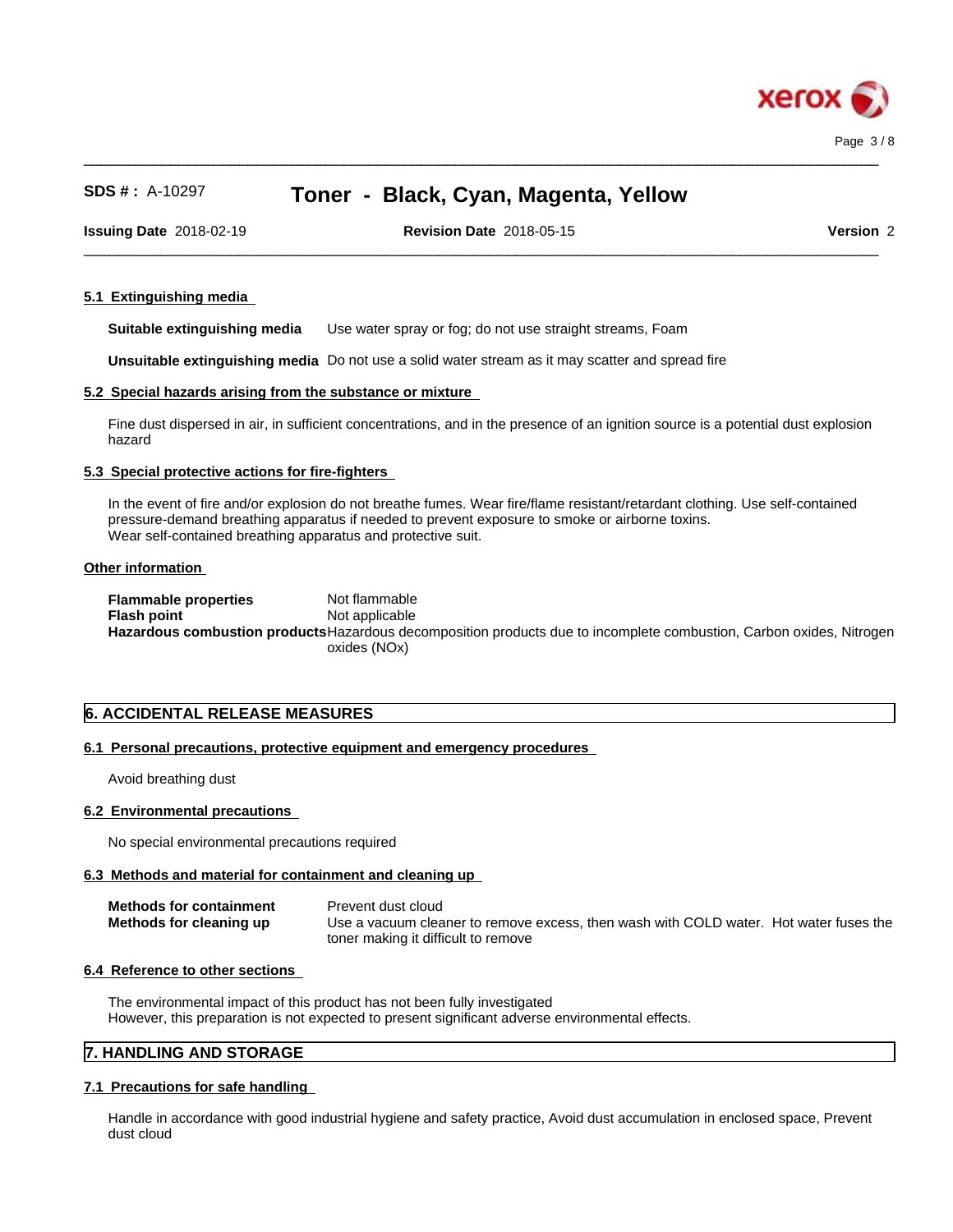

**Issuing Date** 2018-02-19 **Revision Date** 2018-05-15 **Version** 2

 $\_$  ,  $\_$  ,  $\_$  ,  $\_$  ,  $\_$  ,  $\_$  ,  $\_$  ,  $\_$  ,  $\_$  ,  $\_$  ,  $\_$  ,  $\_$  ,  $\_$  ,  $\_$  ,  $\_$  ,  $\_$  ,  $\_$  ,  $\_$  ,  $\_$  ,  $\_$  ,  $\_$  ,  $\_$  ,  $\_$  ,  $\_$  ,  $\_$  ,  $\_$  ,  $\_$  ,  $\_$  ,  $\_$  ,  $\_$  ,  $\_$  ,  $\_$  ,  $\_$  ,  $\_$  ,  $\_$  ,  $\_$  ,  $\_$  ,

 $\_$  ,  $\_$  ,  $\_$  ,  $\_$  ,  $\_$  ,  $\_$  ,  $\_$  ,  $\_$  ,  $\_$  ,  $\_$  ,  $\_$  ,  $\_$  ,  $\_$  ,  $\_$  ,  $\_$  ,  $\_$  ,  $\_$  ,  $\_$  ,  $\_$  ,  $\_$  ,  $\_$  ,  $\_$  ,  $\_$  ,  $\_$  ,  $\_$  ,  $\_$  ,  $\_$  ,  $\_$  ,  $\_$  ,  $\_$  ,  $\_$  ,  $\_$  ,  $\_$  ,  $\_$  ,  $\_$  ,  $\_$  ,  $\_$  ,

**Hygiene measures** None under normal use conditions

## **7.2 Conditions for safe storage, including any incompatibilities**

Keep container tightly closed in a dry and well-ventilated place, Store at room temperature

# **7.3 Specific end uses**

Xerographic printing

# **8. EXPOSURE CONTROLS/PERSONAL PROTECTION**

#### **8.1 Control parameters**

| <b>Xerox Exposure Limit</b> | $2.5 \text{ mg/m}^3$ (total dust)       |
|-----------------------------|-----------------------------------------|
| <b>Xerox Exposure Limit</b> | 0.4 mg/m <sup>3</sup> (respirable dust) |

# **8.2 Exposure controls**

**Engineering measures** None under normal use conditions

#### **8.3 Individual protection measures, such as personal protective equipment (PPE)**

| <b>Respiratory protection</b> | No special protective equipment required |
|-------------------------------|------------------------------------------|
| <b>Eve/face protection</b>    | No special protective equipment required |
| Skin and body protection      | No special protective equipment required |
| <b>Hand protection</b>        | No special protective equipment required |

# **9. PHYSICAL AND CHEMICAL PROPERTIES**

#### **9.1 Information on basic physical and chemical properties**

| <b>Appearance</b><br>Odour threshold<br>рH<br>Flash point<br>Softening point | Powder<br>Not applicable<br>Not applicable<br>Not applicable<br>49 - 60 °C<br>$-140$ °F | Odour<br><b>Physical state</b><br>Colour<br>Boiling point/boiling range<br>120 Autoignition temperature | Faint<br>Solid<br>Black, Cyan, Magenta, Yellow<br>Not applicable<br>Not applicable |  |
|------------------------------------------------------------------------------|-----------------------------------------------------------------------------------------|---------------------------------------------------------------------------------------------------------|------------------------------------------------------------------------------------|--|
| <b>Flammability Limits in Air</b>                                            | Not applicable                                                                          |                                                                                                         |                                                                                    |  |
| Vapour pressure                                                              | Not applicable                                                                          |                                                                                                         |                                                                                    |  |
| Vapour density                                                               | Not applicable                                                                          |                                                                                                         |                                                                                    |  |
| <b>Water solubility</b>                                                      | Negligible                                                                              |                                                                                                         |                                                                                    |  |
| <b>Viscosity</b>                                                             | Not applicable                                                                          |                                                                                                         |                                                                                    |  |
| <b>Partition coefficient</b>                                                 | Not applicable                                                                          |                                                                                                         |                                                                                    |  |
| <b>Evaporation rate</b>                                                      | Not applicable                                                                          |                                                                                                         |                                                                                    |  |
| <b>Melting point/range</b>                                                   | Not determined                                                                          |                                                                                                         |                                                                                    |  |
| <b>Freezing point</b>                                                        | Not applicable                                                                          |                                                                                                         |                                                                                    |  |
| <b>Decomposition temperature</b>                                             | Not determined                                                                          |                                                                                                         |                                                                                    |  |
| <b>Specific gravity</b>                                                      | $\sim$ $\lambda$                                                                        |                                                                                                         |                                                                                    |  |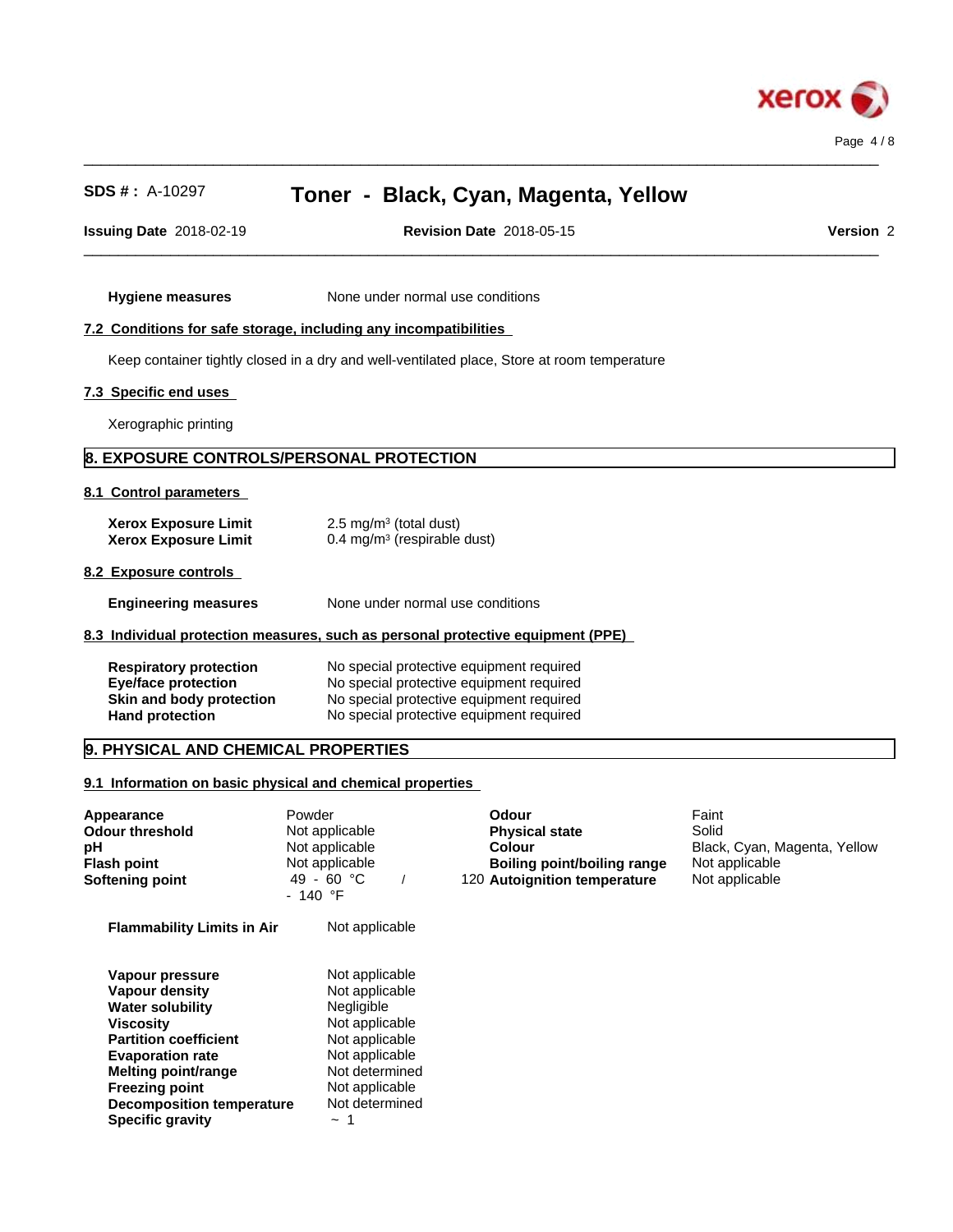

 $\_$  ,  $\_$  ,  $\_$  ,  $\_$  ,  $\_$  ,  $\_$  ,  $\_$  ,  $\_$  ,  $\_$  ,  $\_$  ,  $\_$  ,  $\_$  ,  $\_$  ,  $\_$  ,  $\_$  ,  $\_$  ,  $\_$  ,  $\_$  ,  $\_$  ,  $\_$  ,  $\_$  ,  $\_$  ,  $\_$  ,  $\_$  ,  $\_$  ,  $\_$  ,  $\_$  ,  $\_$  ,  $\_$  ,  $\_$  ,  $\_$  ,  $\_$  ,  $\_$  ,  $\_$  ,  $\_$  ,  $\_$  ,  $\_$  , **SDS # :** A-10297 **Toner - Black, Cyan, Magenta, Yellow Issuing Date** 2018-02-19 **Revision Date** 2018-05-15 **Version** 2 **9.2 Other information Explosive properties** Fine dust dispersed in air, in sufficient concentrations, and in the presence of an ignition source is a potential dust explosion hazard **10. STABILITY AND REACTIVITY 10.1 Reactivity** No dangerous reaction known under conditions of normal use **10.2 Chemical stability** Stable under normal conditions **10.3 Possibility of hazardous reactions Hazardous reactions**<br> **Hazardous polymerisation Hazardous polymerisation does Hazardous polymerisation does not occur** 

 $\_$  ,  $\_$  ,  $\_$  ,  $\_$  ,  $\_$  ,  $\_$  ,  $\_$  ,  $\_$  ,  $\_$  ,  $\_$  ,  $\_$  ,  $\_$  ,  $\_$  ,  $\_$  ,  $\_$  ,  $\_$  ,  $\_$  ,  $\_$  ,  $\_$  ,  $\_$  ,  $\_$  ,  $\_$  ,  $\_$  ,  $\_$  ,  $\_$  ,  $\_$  ,  $\_$  ,  $\_$  ,  $\_$  ,  $\_$  ,  $\_$  ,  $\_$  ,  $\_$  ,  $\_$  ,  $\_$  ,  $\_$  ,  $\_$  ,

#### **10.4 Conditions to avoid**

Prevent dust cloud, Fine dust dispersed in air, in sufficient concentrations, and in the presence of an ignition source is a potential dust explosion hazard

#### **10.5 Incompatible materials to avoid**

None

#### **10.6 Hazardous decomposition products**

None under normal use

# **11. TOXICOLOGICAL INFORMATION**

*The toxicity data noted below is based on the test results of similar reprographic materials.*

#### **11.1 Information on toxicologicaleffects**

**Acute toxicity**

*Product Information* . **Oral LD50** > 5 g/kg (rat)

**Irritation** No skin irritation, No eye irritation **Dermal LD50** > 5 g/kg (rabbit) **LC50 Inhalation** > 5 mg/L (rat, 4 hr)

**Chronic toxicity**

*Product Information*

**Chronic effects** No known effects under normal use conditions **Carcinogenicity** Not classifiable as a human carcinogen **Other information** The IARC (International Agency for Research on Cancer) has listed carbon black as "possibly carcinogenic to humans". However, Xerox has concluded that the presence of carbon black in this mixture does not present a health hazard. The IARC classification is based on studies evaluating pure, "free" carbon black. In contrast, toner is a formulation composed of specially prepared polymer and a small amount of carbon black (or other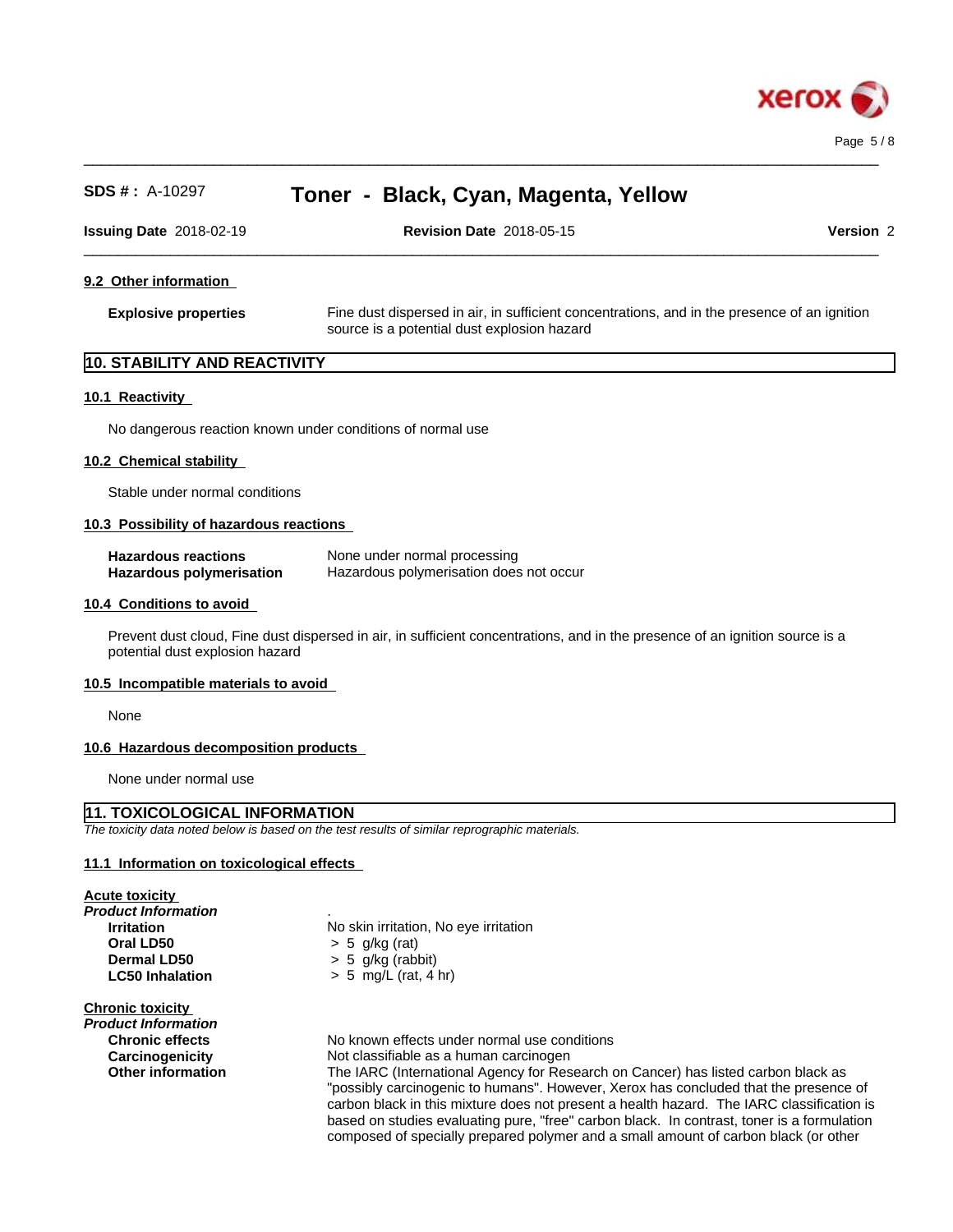

| <b>SDS # : A-10297</b>                     | Toner - Black, Cyan, Magenta, Yellow                                                                                                                                                                                                                                                                                                                                                                 |                  |
|--------------------------------------------|------------------------------------------------------------------------------------------------------------------------------------------------------------------------------------------------------------------------------------------------------------------------------------------------------------------------------------------------------------------------------------------------------|------------------|
| <b>Issuing Date 2018-02-19</b>             | <b>Revision Date 2018-05-15</b>                                                                                                                                                                                                                                                                                                                                                                      | <b>Version 2</b> |
|                                            | pigment). In the process of making toner, the small amount of carbon black becomes<br>encapsulated within a matrix. Xeroxhas performed extensive testing of toner, including a<br>chronic bioassay (test for potential carcinogenicity). Exposure to toner did not produce<br>evidence of cancer in exposed animals. The results were submitted to regulatory agencies<br>and published extensively. |                  |
| Other toxic effects<br>Product Information |                                                                                                                                                                                                                                                                                                                                                                                                      |                  |
| <b>Sensitisation</b>                       | No sensitisation responses were observed                                                                                                                                                                                                                                                                                                                                                             |                  |
| <b>Mutagenic effects</b>                   | Not mutagenic in AMES Test                                                                                                                                                                                                                                                                                                                                                                           |                  |
| Target organ effects                       | None known                                                                                                                                                                                                                                                                                                                                                                                           |                  |
| Other adverse effects                      | None known                                                                                                                                                                                                                                                                                                                                                                                           |                  |
| <b>Aspiration Hazard</b>                   | Not applicable                                                                                                                                                                                                                                                                                                                                                                                       |                  |
| 12. ECOLOGICAL INFORMATION                 |                                                                                                                                                                                                                                                                                                                                                                                                      |                  |

 $\_$  ,  $\_$  ,  $\_$  ,  $\_$  ,  $\_$  ,  $\_$  ,  $\_$  ,  $\_$  ,  $\_$  ,  $\_$  ,  $\_$  ,  $\_$  ,  $\_$  ,  $\_$  ,  $\_$  ,  $\_$  ,  $\_$  ,  $\_$  ,  $\_$  ,  $\_$  ,  $\_$  ,  $\_$  ,  $\_$  ,  $\_$  ,  $\_$  ,  $\_$  ,  $\_$  ,  $\_$  ,  $\_$  ,  $\_$  ,  $\_$  ,  $\_$  ,  $\_$  ,  $\_$  ,  $\_$  ,  $\_$  ,  $\_$  ,

## **12.1 Toxicity**

EC50/72h/algae = >1000 mg/L

# **12.2 Persistence and degradability**

Not readily biodegradable

#### **12.3 Bioaccumulative potential**

Bioaccumulation is unlikely

# **12.4 Mobility in soil**

Insoluble in water

# **12.5 Results of PBT and vPvB assessment**

Not a PBT according to REACH Annex XIII

## **12.6 Other adverse effects**

The environmental impact of this product has not been fully investigated However, this preparation is not expected to present significant adverse environmental effects.

|                               | <b>13. DISPOSAL CONSIDERATIONS</b>                                     |  |  |
|-------------------------------|------------------------------------------------------------------------|--|--|
| 13.1 Disposal considerations  |                                                                        |  |  |
| <b>Waste Disposal Method</b>  | This material and its container must be disposed of as hazardous waste |  |  |
| <b>EWC Waste Disposal No.</b> | 08 03 17*                                                              |  |  |
| 14. TRANSPORT INFORMATION     |                                                                        |  |  |

**14.1 UN/ID No**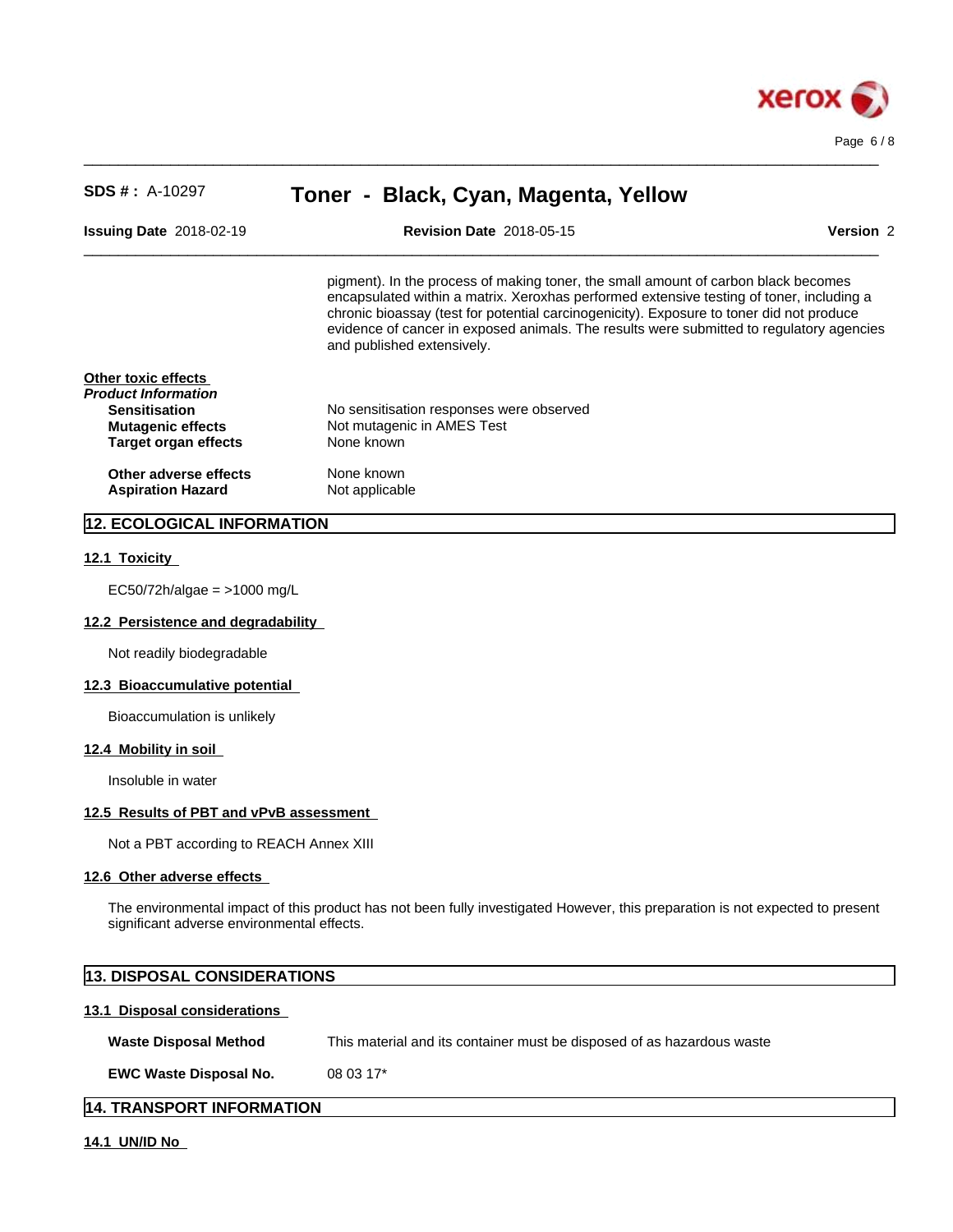

 $\_$  ,  $\_$  ,  $\_$  ,  $\_$  ,  $\_$  ,  $\_$  ,  $\_$  ,  $\_$  ,  $\_$  ,  $\_$  ,  $\_$  ,  $\_$  ,  $\_$  ,  $\_$  ,  $\_$  ,  $\_$  ,  $\_$  ,  $\_$  ,  $\_$  ,  $\_$  ,  $\_$  ,  $\_$  ,  $\_$  ,  $\_$  ,  $\_$  ,  $\_$  ,  $\_$  ,  $\_$  ,  $\_$  ,  $\_$  ,  $\_$  ,  $\_$  ,  $\_$  ,  $\_$  ,  $\_$  ,  $\_$  ,  $\_$  ,

 $\_$  ,  $\_$  ,  $\_$  ,  $\_$  ,  $\_$  ,  $\_$  ,  $\_$  ,  $\_$  ,  $\_$  ,  $\_$  ,  $\_$  ,  $\_$  ,  $\_$  ,  $\_$  ,  $\_$  ,  $\_$  ,  $\_$  ,  $\_$  ,  $\_$  ,  $\_$  ,  $\_$  ,  $\_$  ,  $\_$  ,  $\_$  ,  $\_$  ,  $\_$  ,  $\_$  ,  $\_$  ,  $\_$  ,  $\_$  ,  $\_$  ,  $\_$  ,  $\_$  ,  $\_$  ,  $\_$  ,  $\_$  ,  $\_$  , **Issuing Date** 2018-02-19 **Revision Date** 2018-05-15 **Version** 2

Not regulated

## **14.2 Proper shipping name**

Not regulated

# **14.3 Transport hazard class(es)**

Not classified

## **14.4 Packing Group**

Not applicable

# **14.5 Environmental hazards**

Presents little or no hazard to the environment

## **14.6 Special precautions for users**

No special precautions are needed in handling this material

## **14.7 Transport in bulk according to MARPOL 73/78 and the IBC Code**

Not applicable

# **15. REGULATORY INFORMATION**

## **15.1 Safety, health and environmental regulations/legislation specific for the substance or mixture**

According to present data no classification and labelling is required according to Regulation (EC) No 1272/2008

## **15.2 Chemical Safety Assessment**

Not applicable

# **16. OTHER INFORMATION**

**Issuing Date** 2018-02-19<br>**Revision Date** 2018-05-15 **Revision Date Revision Note** (M)SDS sections updated, 3 **Full text of H-Statements referred to undersections 2 and 3** H228 - Flammable solid H302 - Harmful if swallowed H400 - Very toxic to aquatic life H410 - Very toxic to aquatic life with long lasting effects

## **This safety data sheet complies with the requirements of Regulation (EC) No. 1272/2008 as amended.**

**Disclaimer**

The information provided in this Safety Data Sheet is correct to the best of our knowledge, information and belief at the date of its publication. The information given is designed only as a guidance for safe handling, use, processing,